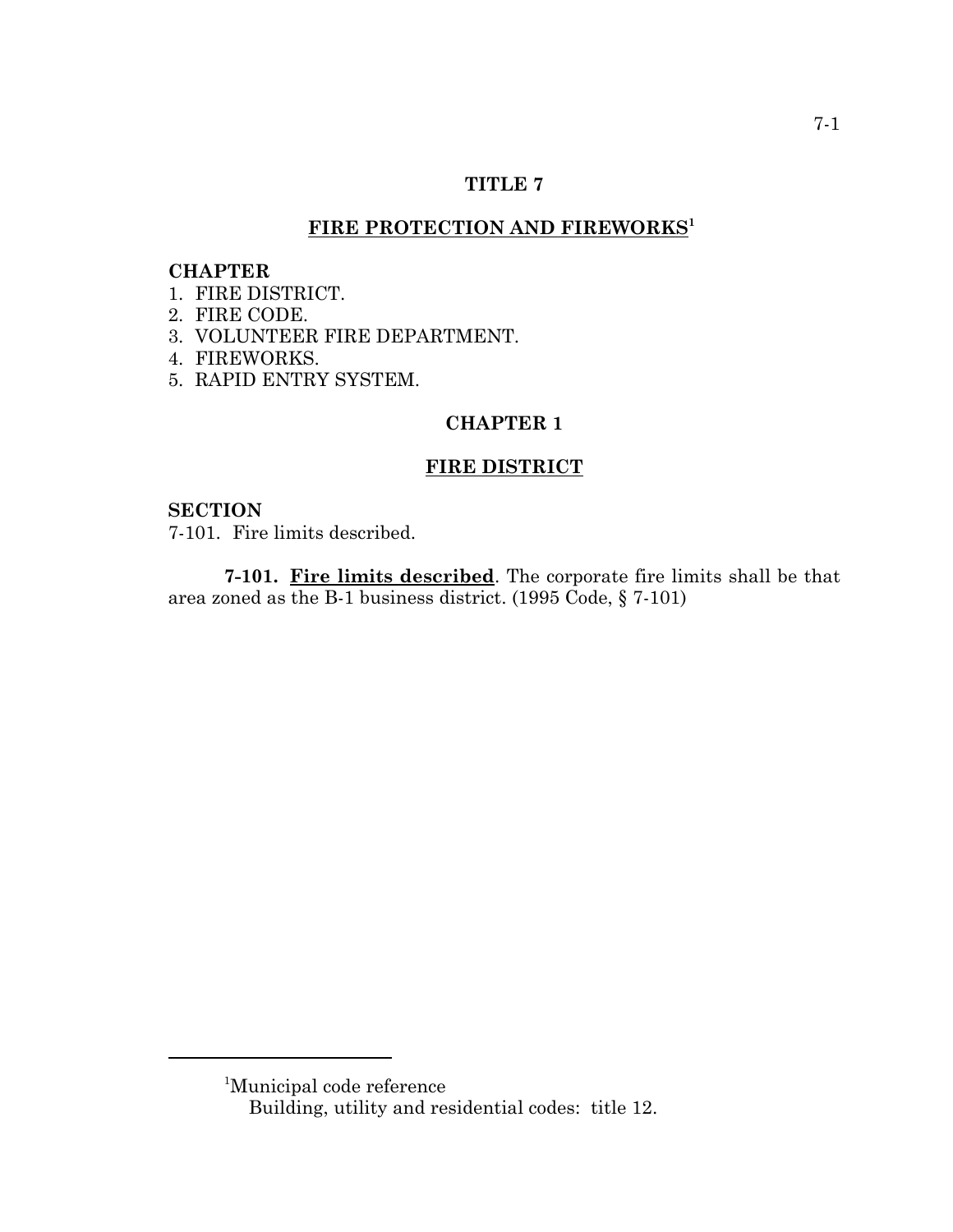#### **FIRE CODE<sup>1</sup>**

#### **SECTION**

- 7-201. Fire code adopted.
- 7-202. Modifications.
- 7-202. Enforcement.
- 7-204. Gasoline trucks.
- 7-205. Variances.
- 7-206. Available in recorder's office.
- 7-206. Violations and penalty.

**7-201. Fire code adopted**. Pursuant to authority granted by Tennessee Code Annotated, §§ 6-54-501 through 6-54-506, and for the purpose of regulating exits, egress capacity, stairways, fire escapes, travel distance to egress, special locking arrangements in place of assembly occupancies, in any building or structure. The International Fire Code,<sup>2</sup> 2012 edition, including all subsequent amendments or additions to said code, as prepared and adopted by the International Code Council, is hereby adopted and incorporated by is hereby adopted and incorporated by reference as a part of this code as fully as if copied herein verbatim, and is hereinafter referred to as the fire code.

**7-202. Modifications**. The following section is hereby revised to read as follows:

Definitions. Whenever the word "municipality" is used in the fire code herein adopted, it shall be held to mean the City of Tusculum, Tennessee.

**7-203. Enforcement**. The fire code herein adopted by reference shall be enforced by the chief of the fire department. He shall have the same powers as the state fire marshal. (1995 Code, § 7-202)

**7-204. Gasoline trucks**. No person shall operate or park any gasoline tank truck within the central business district or within any residential area at any time except for the purpose of and while actually engaged in the expeditious delivery of gasoline. (1995 Code, § 7-204)

<sup>&</sup>lt;sup>1</sup>Municipal code reference

Building, utility and residential codes: title 12.

<sup>&</sup>lt;sup>2</sup>Copies of this code are available from the International Code Council, 900 Montclair Road, Birmingham, Alabama 35213.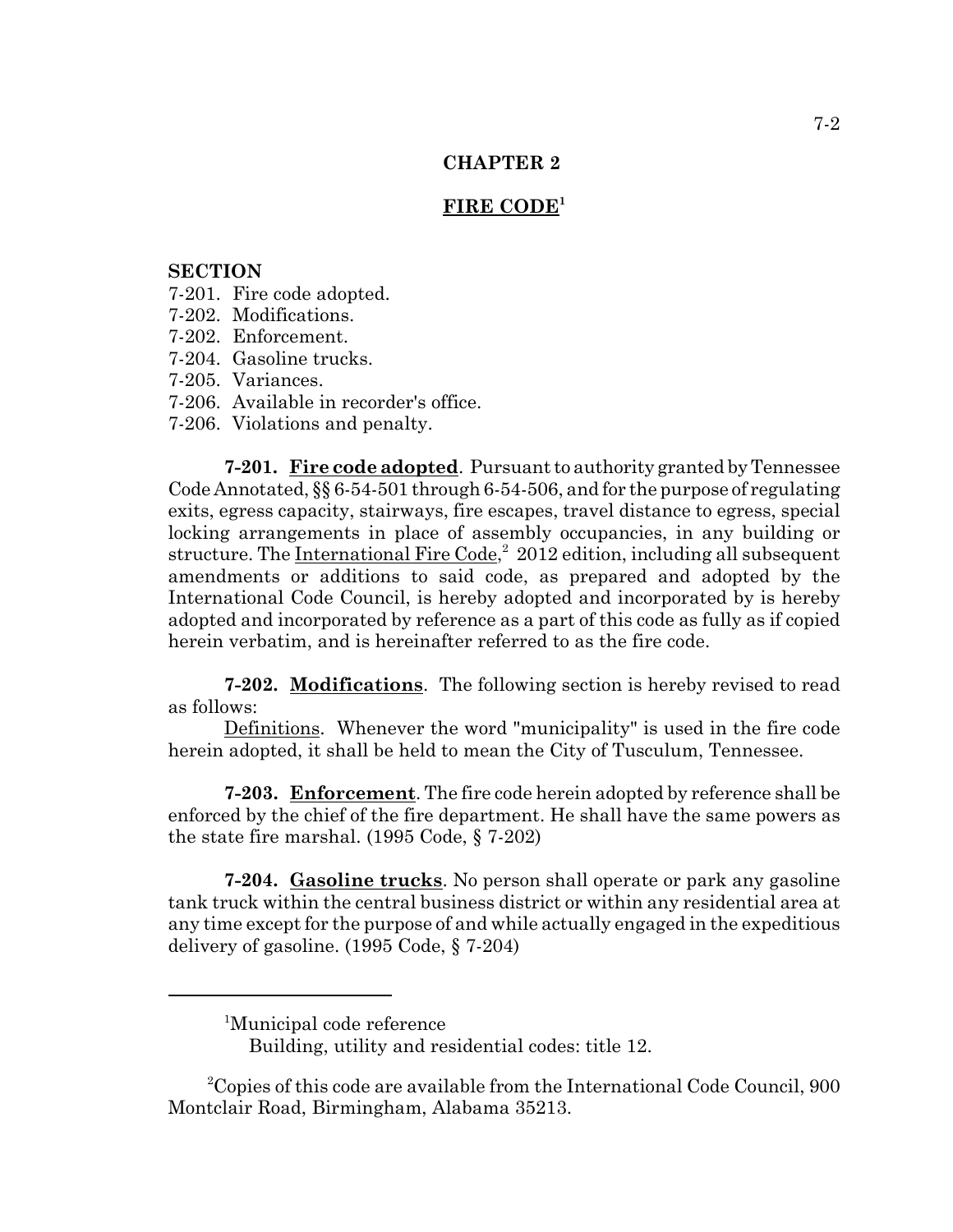**7-205. Variances**. The chief of the volunteer fire department may recommend to the board of commissioners variances from the provisions of the fire code upon application in writing by any property owner or lessee, or the duly authorized agent of either, when there are practical difficulties in the way of carrying out the strict letter of the code, provided that the spirit of the code shall be observed, public safety secured, and substantial justice done. The particulars of such variances when granted or allowed shall be contained in a resolution of the board of commissioners. (1995 Code, § 7-205)

**7-206. Available in recorder's office**. Pursuant to the requirements of the Tennessee Code Annotated, § 6-54-502, one (1) copy of the fire code has been placed on file in the recorder's office and shall be kept there for the use and inspection of the public.

**7-207. Violations and penalty**. It shall be unlawful for any person to violate any of the provisions of this chapter or the fire code herein adopted, or fail to comply therewith, or violate or fail to comply with any order made thereunder; or build in violation of any detailed statement of specifications or plans submitted and approved thereunder, or any certificate or permit issued thereunder, and from which no appeal has been taken; or fail to comply with such an order as affirmed or modified by the council of the municipality or by a court of competent jurisdiction, within the time fixed herein. The application of a penalty under the general penalty clause for the municipal code shall not be held to prevent the enforced removal of prohibited conditions.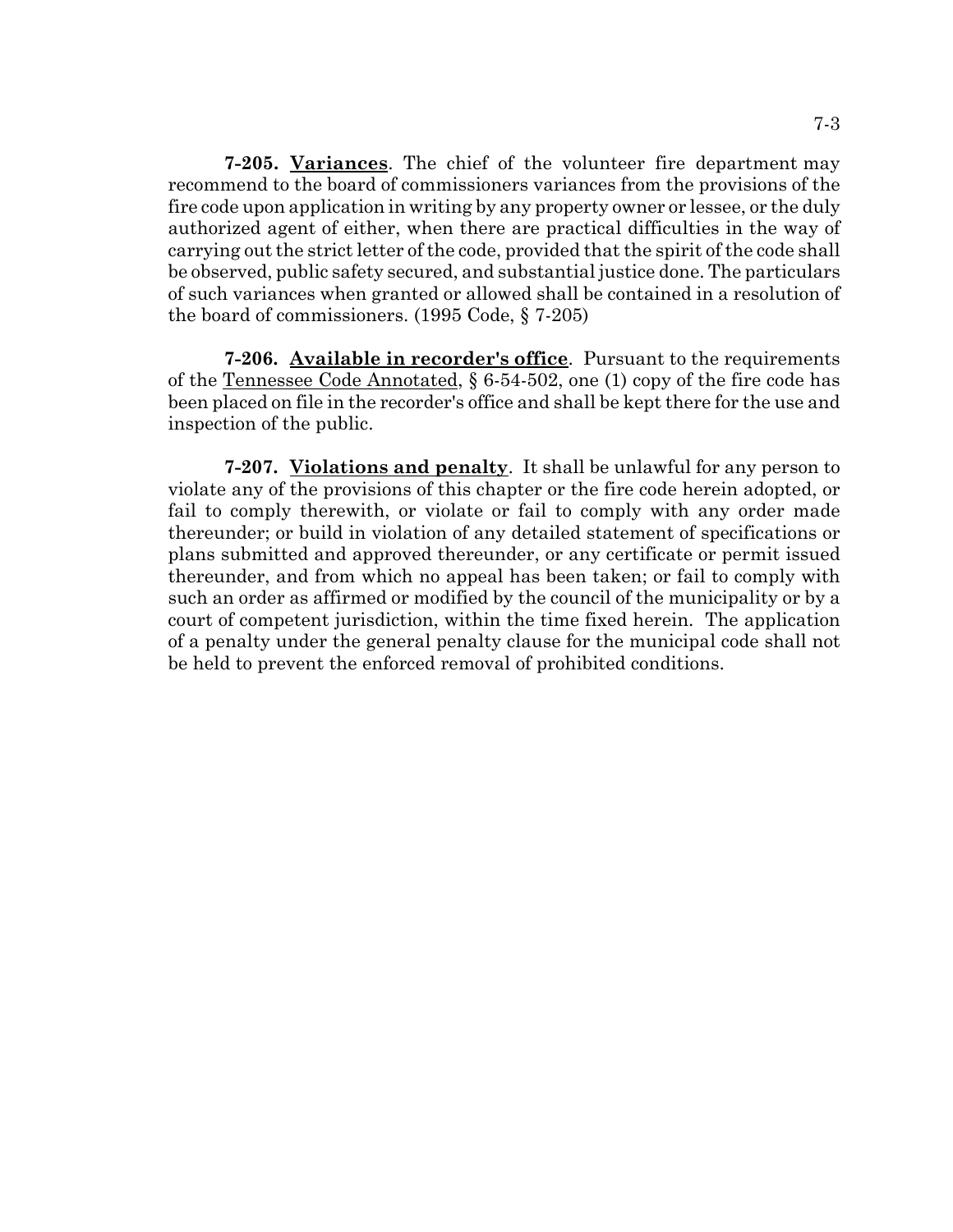### **VOLUNTEER FIRE DEPARTMENT<sup>1</sup>**

### **SECTION**

- 7-301. Establishment, equipment, and membership.
- 7-302. Objectives.
- 7-303. Organization, rules, and regulations.
- 7-304. Records and reports.
- 7-305. Tenure of members.
- 7-306. Chief responsible for training and maintenance.
- 7-307. Chief to be assistant to state officer.

**7-301. Establishment, equipment, and membership**. There is hereby established a volunteer fire department to be supported and equipped by appropriations by the board of commissioners by donations from the citizens of the community, and by fundraisers conducted by the department. The volunteer fire department shall be composed of a chief elected by fire department members and approved by the board of commissioners, and such number of subordinate officers and fire personnel as elected by the membership of the fire department. (1995 Code, § 7-301)

Fire chief

- Appointment: § 6-21-701. Duties: § 6-21-702.
- Emergency: § 6-21-703.
- Fire marshal: § 6-21-704
- Firemen
- Appointment: § 6-21-701.
- Emergency powers: § 6-21-703.

## Municipal code reference

<sup>1</sup> Charter references

For detailed charter provisions governing the operation of the fire department, see Tennessee Code Annotated, title 6, chapter 21, part 7. For specific provisions in part 7 related to the following subjects, see the sections indicated.

Special privileges with respect to traffic: title 15, chapter 2.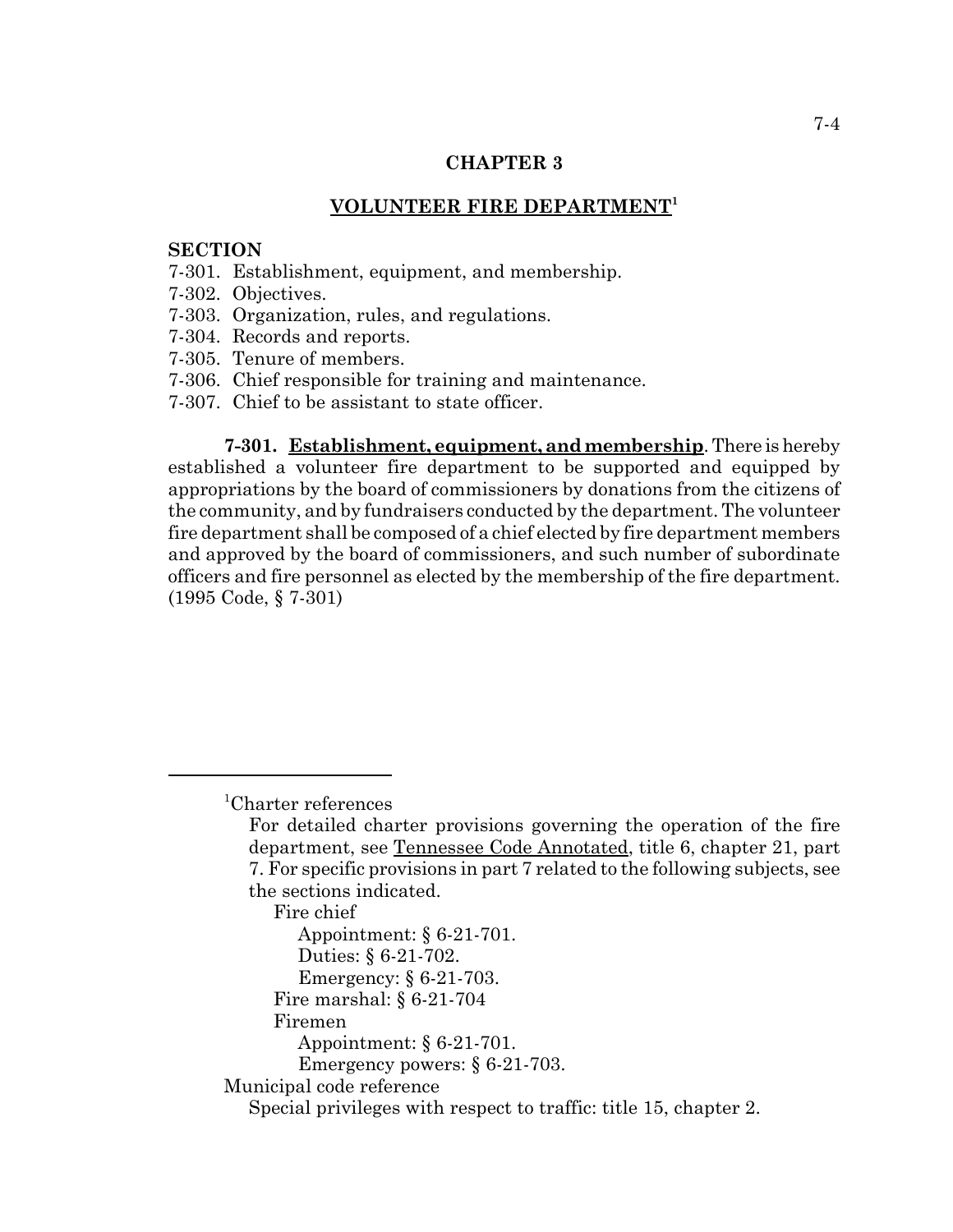**7-302. Objectives**. The volunteer fire department shall have as its objectives:

- (1) To prevent uncontrolled fires from starting.
- (2) To prevent the loss of life and property because of fires.
- (3) To confine fires to their places of origin.
- (4) To extinguish uncontrolled fires.
- (5) To prevent loss of life from asphyxiation or drowning.

(6) To perform such rescue work as its equipment and/or the training of its personnel makes practicable. (1995 Code, § 7-302)

**7-303. Organization, rules, and regulations**. The chief of the volunteer fire department shall set up the organization of the department, make definite assignments to individuals, and shall formulate and enforce such rules and regulations as shall be necessary for the orderly and efficient operation of the fire department. (1995 Code, § 7-303)

**7-304. Records and reports**. The chief of the volunteer fire department shall keep adequate records of all fires, inspections, apparatus, equipment, personnel, and work of the department. He shall submit a written report on those matters to the mayor once each month, and at the end of the year a detailed annual report shall be made. (1995 Code, § 7-304)

**7-305. Tenure of members**. The chief shall hold office so long as he is elected or re-elected by the membership of the fire department and approved by the board of commissioners. However, so that adequate discipline may be maintained, the chief shall have the authority to suspend or discharge any other member of the fire department when he deems such action to be necessary for the good of the department. (1995 Code, § 7-305)

**7-306. Chief responsible for training and maintenance**. The chief of the volunteer fire department shall be fully responsible for the training of the firemen and for maintenance of all property and equipment of the fire department. The minimum training shall consist of having the personnel take the fire apparatus out for practice operations not less than once a month. (1995 Code, § 7-306)

**7-307. Chief to be assistant to state officer**. Pursuant to requirements of Tennessee Code Annotated, § 68-102-108, the chief of the volunteer fire department is designated as an assistant to the state commissioner of insurance and is subject to all the duties and obligations imposed by Tennessee Code Annotated, title 68, chapter 102, and shall be subject to the directions of the fire prevention commissioner in the execution of the provisions thereof. (1995 Code, § 7-307)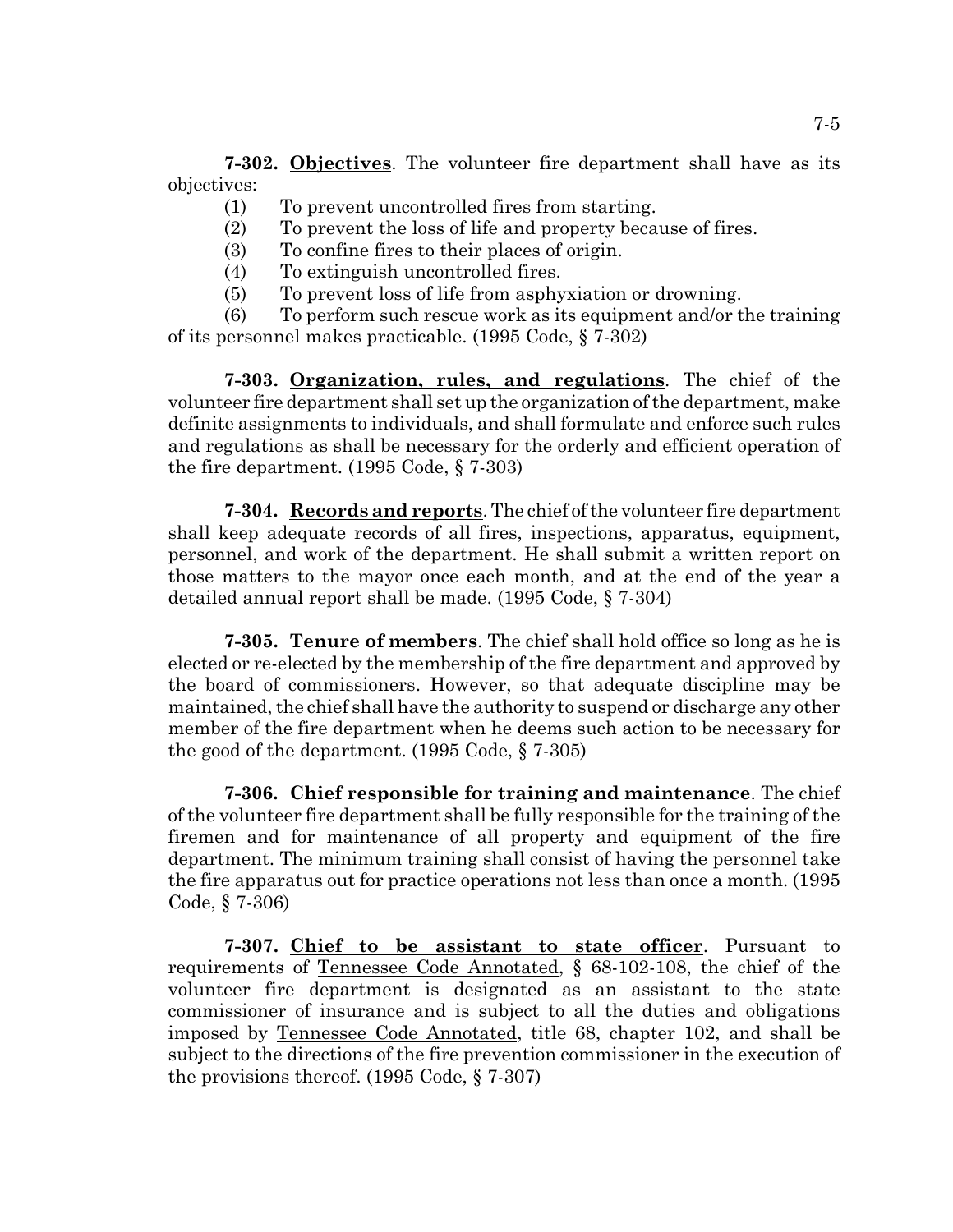### **FIREWORKS**

### **SECTION**

7-401. Definitions.

7-402. Unlawful acts.

7-403. Violations.

7-404. Seizure and destruction of fireworks.

**7-401. Definitions**. As used in this chapter the following terms shall have the meaning ascribed to them as set forth in Tennessee Code Annotated unless clearly indicated otherwise:

(1) "Fireworks" means any pyrotechnics commonly known as "fireworks," and including all those substances subject to regulation as set forth in Tennessee Code Annotated, § 68-104-101 et seq.

(2) "Person" means any individual, firm, partnership, or corporation.

(3) "Sale" means an exchange of articles of fireworks for money and also includes barter, exchange, gift, or offer thereof, and each such transaction made by any person, whether as principal, proprietor, salesman, agent, association, co-partnership, or one or more individuals. (1995 Code, § 7-401)

**7-402. Unlawful acts**. It shall be unlawful for any person to possess, sell, explode, ignite, use, discharge, throw, display, store, place, locate, ship into or out of, deliver, purchase, manufacture, or distribute any "fireworks" within the corporate limits of the City of Tusculum, Tennessee. (1995 Code, § 7-402)

**7-403. Violations.** Any person violating any provision of this chapter shall be subject to punishment as provided by the penalty clause section 5, Code Adopting Ordinance, Municipal Code of the City of Tusculum, Tennessee. (1995 Code, § 7-403)

**7-404. Seizure and destruction of fireworks.** Any lawful officer of the State of Tennessee, City of Tusculum, or State Fire Marshal Office, shall be authorized to seize and destroy as contraband any fireworks sold, displayed, used, or possessed in violation of this chapter, in accordance with those provisions as set forth in Tennessee Code Annotated, § 68-104-115, as amended, from time to time. (1995 Code, § 7-404)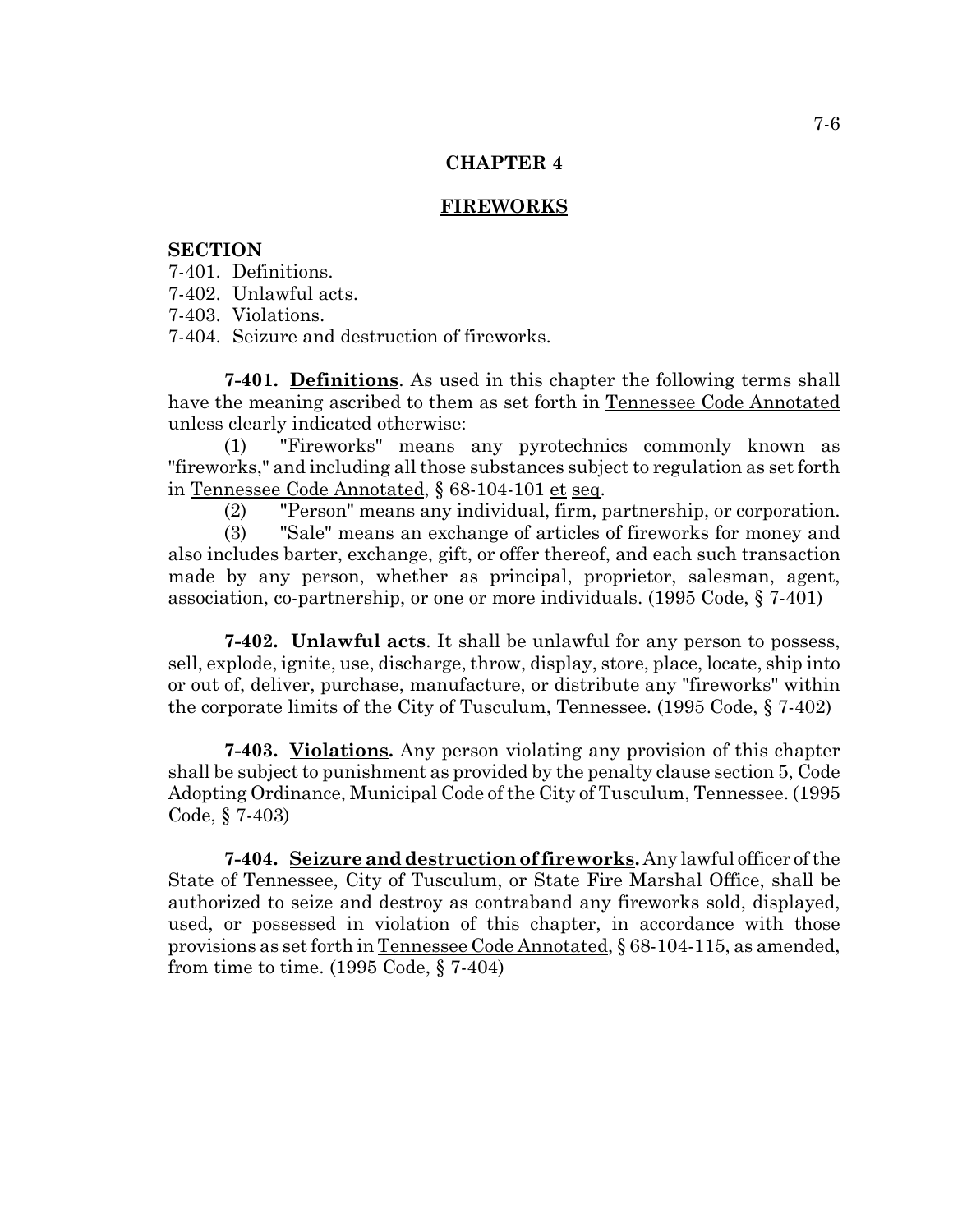# **RAPID ENTRY SYSTEM**

## **SECTION**

- 7-501. Fire department repository unit--required.
- 7-502. Keys required.
- 7-503. Access to fire department repository unit.
- 7-504. Rules and regulations.
- 7-505. Update of keys and information.
- 7-506. Limitation of liability.

**7-501. Fire department repository unit--required**. (1) The owner or person in control of the following types of buildings shall install and maintain a fire department repository unit of a type approved by the fire chief:

(a) New construction of any apartment building or other rental building containing four (4) or more residential living units and in which access to the building or to common areas or mechanical or electrical rooms within the building is denied through locked doors.

(b) New construction of any non-residential building where a fire detection or suppression system is monitored by an alarm company or has an external audible alarm.

(c) New construction of any building or facility containing a quantity of hazardous materials which would require compliance with title III of SARA (Superfund Amendment Reauthorization Act).

(d) New installation of private security gates for subdivisions. (Ord. #13-02, May 2013)

**7-502. Keys required**. The owner or person in control of buildings or facilities described in § 7-501 required to have a fire department repository unit shall cause to be placed in such repository unit a key to the following areas:

(1) Locked points of access in the exterior of the building or facility;

(2) Locked points of access to common areas, such as hallways or utility rooms, contained within such buildings or facilities;

(3) Locked mechanical rooms;

(4) Locked electrical rooms;

(5) All other locked areas, other than individual apartments or rented rooms, as directed by the chief. (Ord. #13-02, May 2013)

**7-503. Access to fire department repository unit**. The owner or person in control of any building or facility described in § 7-501 required to have a fire repository unit shall be present, himself or through his agent, during access to such repository unit by the fire department except when the fire